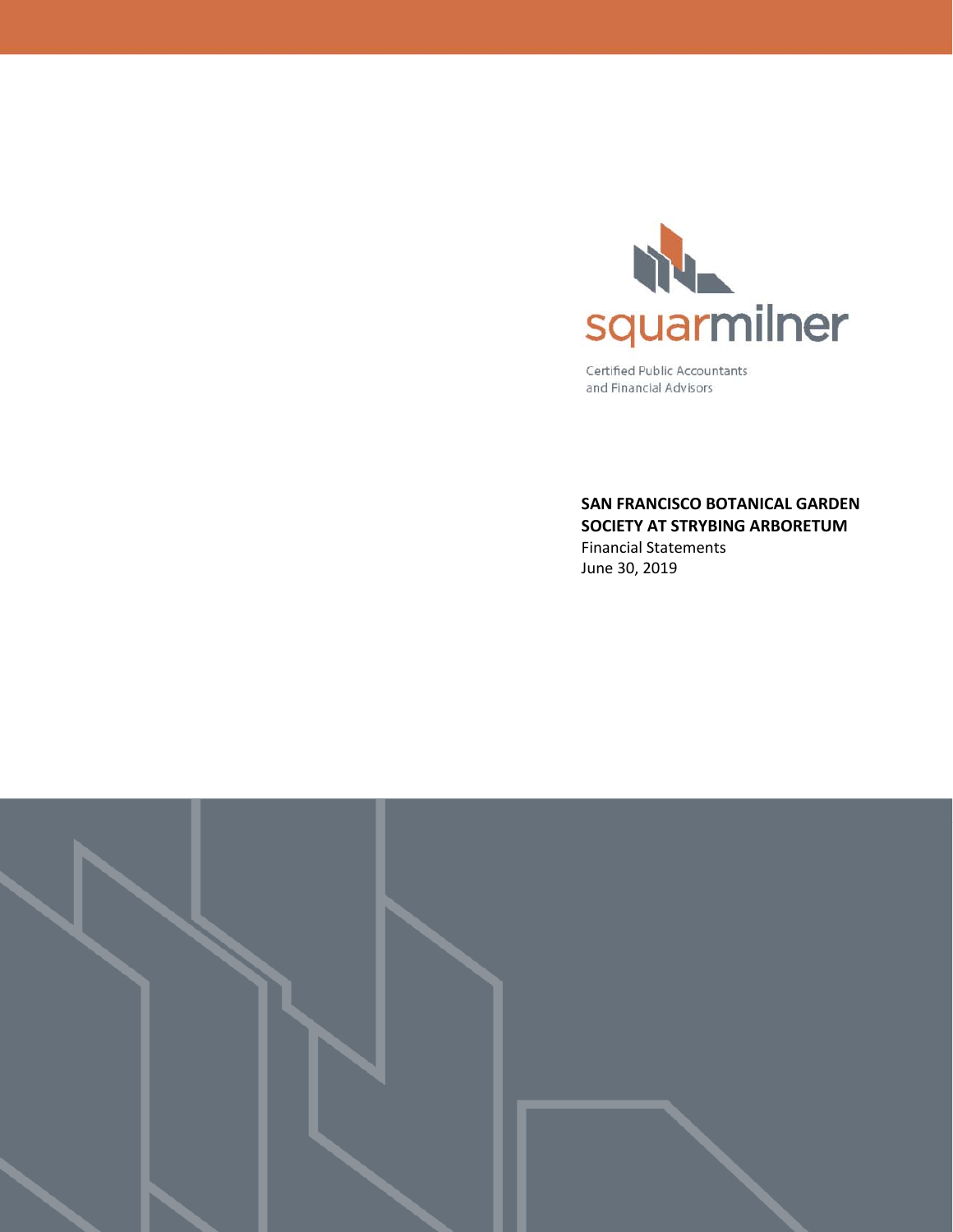## **INDEX TO FINANCIAL STATEMENTS**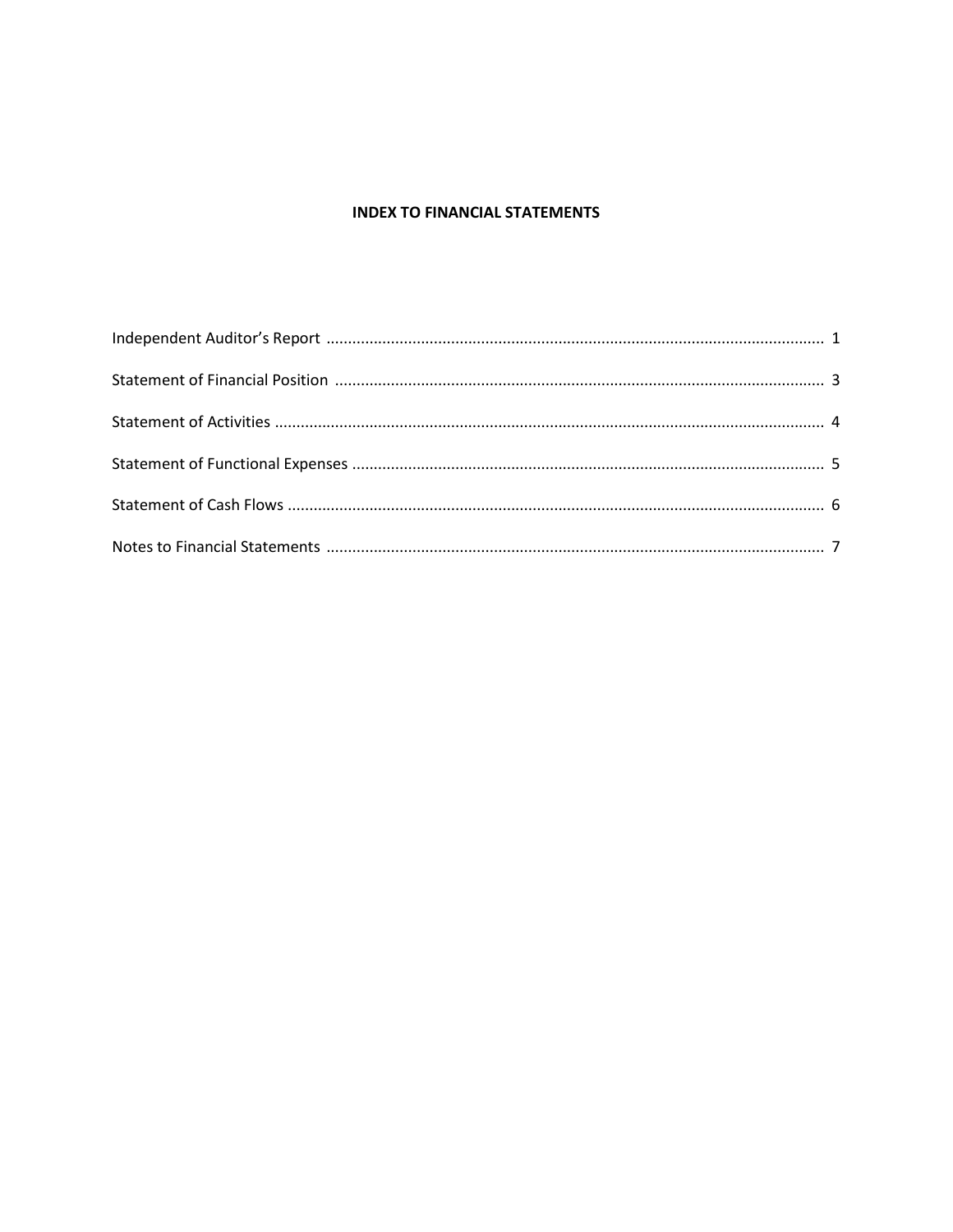Squar Milner LLP



## **INDEPENDENT AUDITOR'S REPORT**

Board of Directors San Francisco Botanical Garden Society at Strybing Arboretum

### **Report on the Financial Statements**

We have audited the accompanying financial statements of San Francisco Botanical Garden Society at Strybing Arboretum (a non‐profit organization) (the "Society"), which comprise the statement of financial position as of June 30, 2019, and the related statements of activities, functional expenses and cash flows for the year then ended, and the related notes to the financial statements.

### **Management's Responsibility for the Financial Statements**

Management is responsible for the preparation and fair presentation of these financial statements in accordance with accounting principles generally accepted in the United States of America; this includes the design, implementation, and maintenance of internal control relevant to the preparation and fair presentation of financial statements that are free from material misstatement, whether due to fraud or error.

#### **Auditor's Responsibility**

Our responsibility is to express an opinion on these financial statements based on our audit. We conducted our audit in accordance with auditing standards generally accepted in the United States of America. Those standards require that we plan and perform the audit to obtain reasonable assurance about whether the financial statements are free from material misstatement.

An audit involves performing procedures to obtain audit evidence about the amounts and disclosures in the financial statements. The procedures selected depend on the auditor's judgment, including the assessment of the risks of material misstatement of the financial statements, whether due to fraud or error. In making those risk assessments, the auditor considers internal control relevant to the entity's preparation and fair presentation of the financial statements in order to design audit procedures that are appropriate in the circumstances, but not for the purpose of expressing an opinion on the effectiveness of the entity's internal control. Accordingly, we express no such opinion. An audit also includes evaluating the appropriateness of accounting policies used and the reasonableness of significant accounting estimates made by management, as well as evaluating the overall presentation of the financial statements.

We believe that the audit evidence we have obtained is sufficient and appropriate to provide a basis for our audit opinion.

135 Main Street, 9th Floor . San Francisco, CA 94105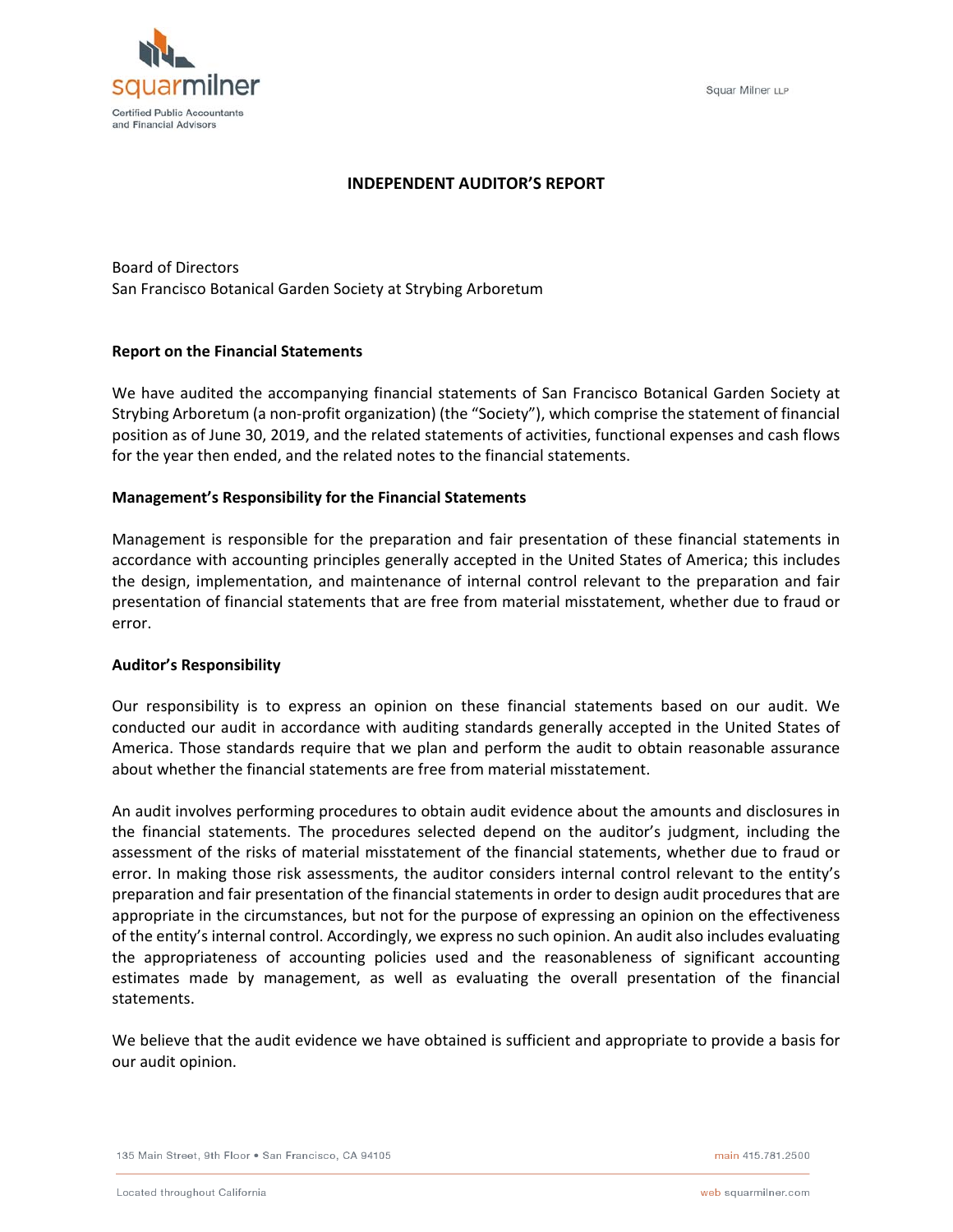

## **Opinion**

In our opinion, the financial statements referred to above present fairly, in all material respects, the financial position of San Francisco Botanical Garden Society at Strybing Arboretum as of June 30, 2019, and the changes in its net assets and its cash flows for the year then ended in accordance with accounting principles generally accepted in the United States of America.

## **Report on Summarized Comparative Information**

We have previously audited the Society's financial statements as of and for the year ended June 30, 2018, and we expressed an unmodified audit opinion on those audited financial statements in our report dated December 20, 2018. In our opinion, the summarized comparative information presented herein as of and for the year ended June 30, 2018, is consistent, in all material respects, with the audited financial statements from which it has been derived.

## **SQUAR MILNER LLP**

SQUAR MILNER LLP

San Francisco, California November 25, 2019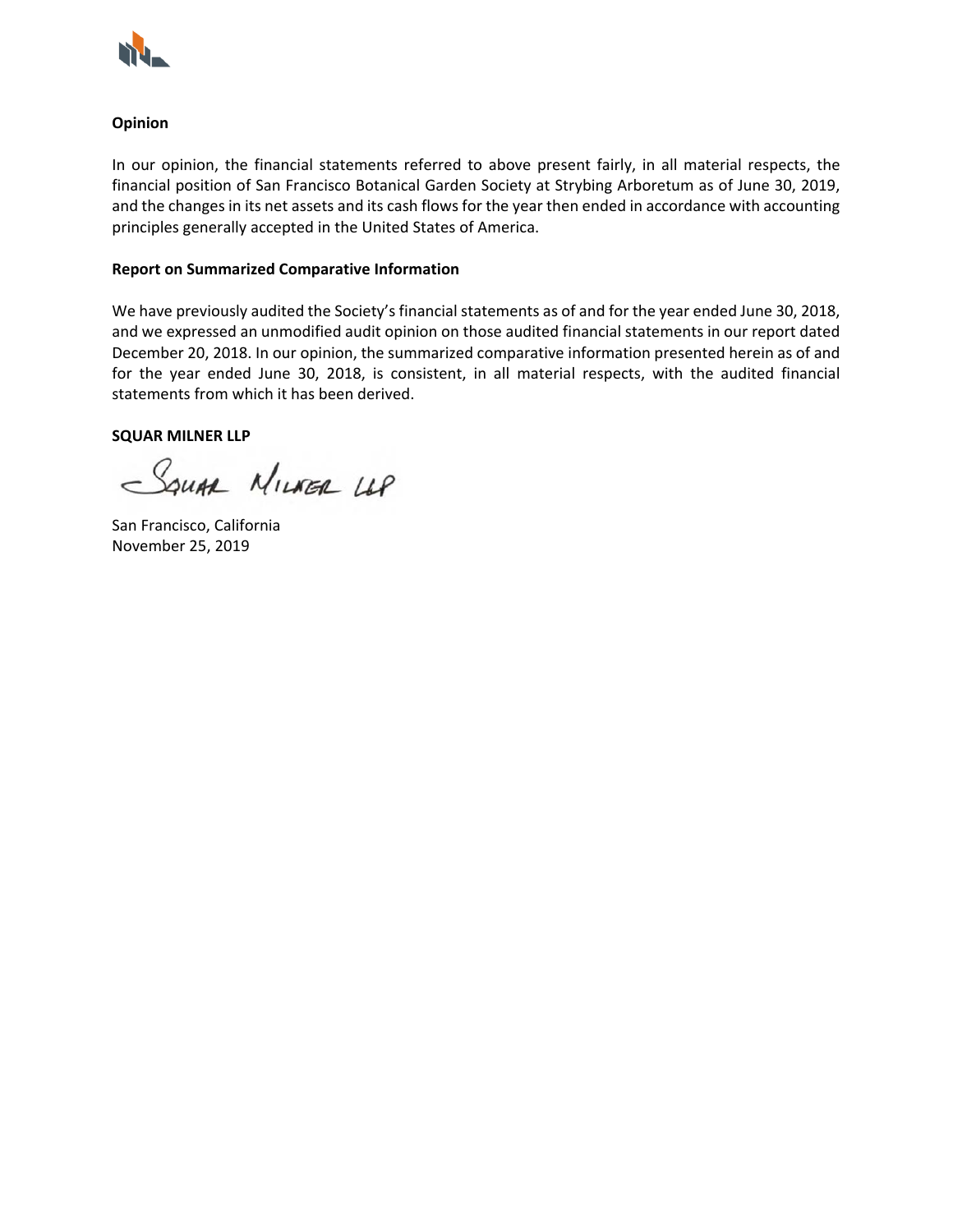# **SAN FRANCISCO BOTANICAL GARDEN SOCIETY AT STRYBING ARBORETUM STATEMENT OF FINANCIAL POSITION June 30, 2019 (With Comparative Totals for June 30, 2018)**

|                                             | 2019            | 2018            |
|---------------------------------------------|-----------------|-----------------|
| <b>ASSETS</b>                               |                 |                 |
| <b>Current Assets</b>                       |                 |                 |
| Cash and cash equivalents                   | \$<br>4,464,913 | \$<br>1,134,197 |
| Investment in marketable securities         |                 | 4,075,601       |
| Accounts receivable                         | 96,808          | 69,895          |
| Contributions and grants receivable         | 16,115          | 3,490           |
| Promises to give - net                      | 98,070          | 587,075         |
| Inventory                                   | 13,643          | 13,742          |
| Prepaid expenses                            | 201,783         | 134,249         |
| Total current assets                        | 4,891,332       | 6,018,249       |
| Property and Equipment - net                | 780,556         | 773,804         |
| <b>Other Assets</b>                         |                 |                 |
| Deposits                                    | 7,644           | 7,644           |
| Promises to give - long term                | 105,237         | 132,992         |
| Investments held in perpetuity              |                 | 42,500          |
| <b>Total assets</b>                         | \$<br>5,784,769 | \$<br>6,975,189 |
| <b>LIABILITIES AND NET ASSETS</b>           |                 |                 |
| <b>Current Liabilities</b>                  |                 |                 |
| Accounts payable                            | \$<br>257,812   | \$<br>139,493   |
| <b>Accrued liabilities</b>                  | 261,118         | 237,847         |
| Deferred revenue                            | 65,160          | 56,335          |
| Due to City and County of San Francisco     | 127,427         | 118,787         |
| <b>Total liabilities</b>                    | 711,517         | 552,462         |
| <b>Net Assets</b>                           |                 |                 |
| Without donor restrictions                  |                 |                 |
| Undesignated                                | 1,220,935       | 2,239,990       |
| Board designated                            | 1,907,739       | 1,907,739       |
| Total net assets without donor restrictions | 3,128,674       | 4,147,729       |
| With donor restrictions                     |                 |                 |
| Purpose and time restrictions               | 1,902,078       | 2,232,498       |
| Perpetual in nature                         | 42,500          | 42,500          |
| Total net assets with donor restrictions    | 1,944,578       | 2,274,998       |
| Total net assets                            | 5,073,252       | 6,422,727       |
| Total liabilities and net assets            | Ş<br>5,784,769  | \$<br>6,975,189 |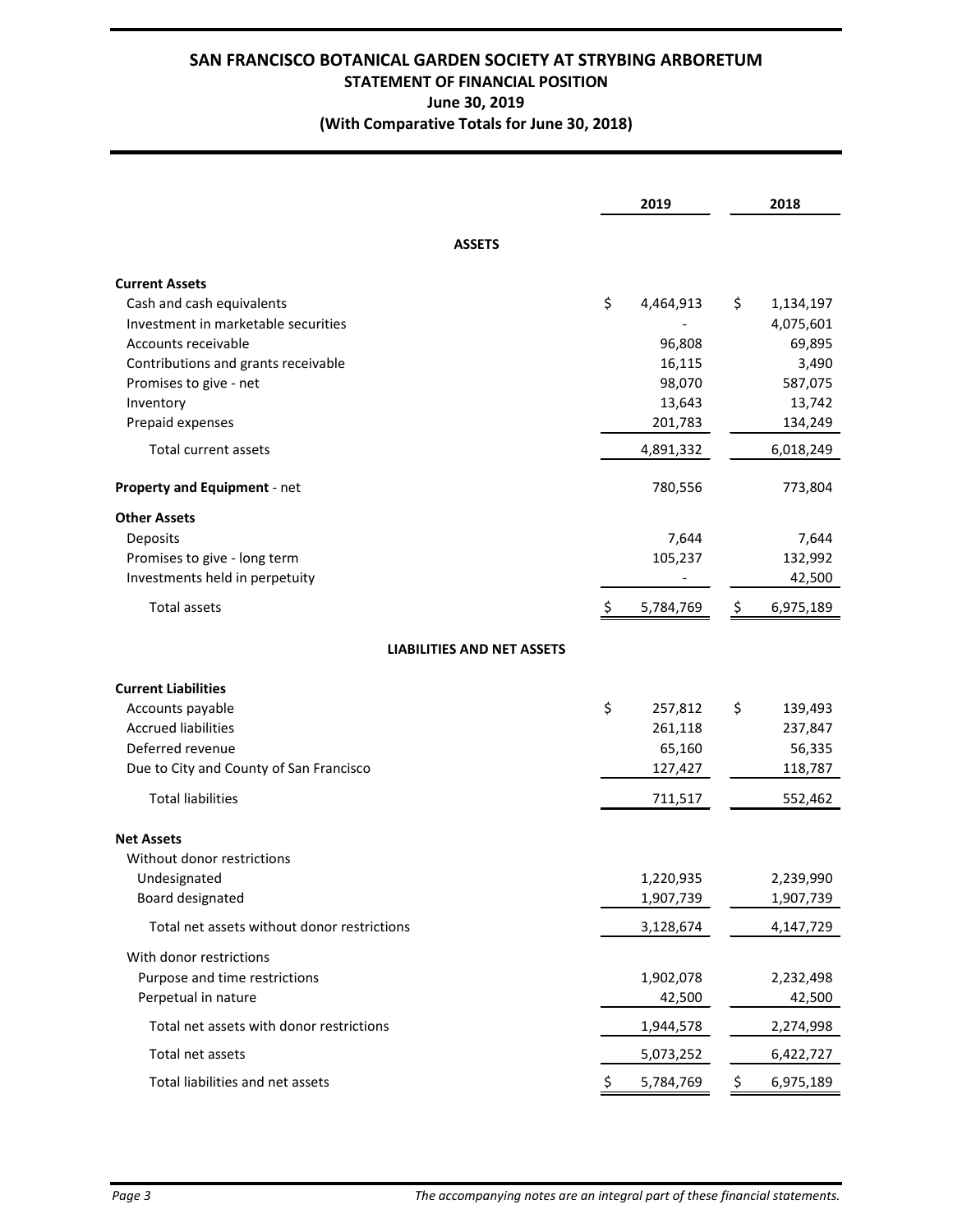# **SAN FRANCISCO BOTANICAL GARDEN SOCIETY AT STRYBING ARBORETUM STATEMENT OF ACTIVITIES For the Year Ended June 30, 2019 (With Comparative Totals for June 30, 2018)**

|                                                                   | 2019 |                      |     |                   |    |             | 2018 |            |
|-------------------------------------------------------------------|------|----------------------|-----|-------------------|----|-------------|------|------------|
|                                                                   |      | <b>Without Donor</b> |     | <b>With Donor</b> |    |             |      |            |
|                                                                   |      | Restrictions         |     | Restrictions      |    | Total       |      | Total      |
| <b>REVENUE AND SUPPORT</b>                                        |      |                      |     |                   |    |             |      |            |
| Grants and contributions                                          | \$   | 803,924              | Ŝ.  | 881,770           | \$ | 1,685,694   | \$   | 1,070,499  |
| In-kind contributions                                             |      | 278,147              |     |                   |    | 278,147     |      | 315,474    |
| <b>Bequests</b>                                                   |      | 64,866               |     |                   |    | 64,866      |      | 152,756    |
| Non-resident admissions - allocated                               |      |                      |     |                   |    |             |      |            |
| to San Francisco Botanical Garden Society                         |      | 742,200              |     |                   |    | 742,200     |      | 642,879    |
| Nursery and store sales - net of cost of sales of                 |      |                      |     |                   |    |             |      |            |
| \$119,573 in 2019 and \$126,030 in 2018                           |      | 371,763              |     |                   |    | 371,763     |      | 319,446    |
| Annual fundraising luncheon - net of direct expenses of \$124,020 |      |                      |     |                   |    |             |      |            |
| in 2019 and \$112,729 in 2018                                     |      | 314,568              |     |                   |    | 314,568     |      | 400,742    |
| Flower Piano at Night ticket sales                                |      | 306,117              |     |                   |    | 306,117     |      | 116,320    |
| Memberships                                                       |      | 247,816              |     |                   |    | 247,816     |      | 270,613    |
| Public programming                                                |      | 88,610               |     |                   |    | 88,610      |      | 39,861     |
| Realized and unrealized gain (loss) from investments              |      | 14,084               |     |                   |    | 14,084      |      | (46, 173)  |
| Interest and dividends                                            |      | 18,399               |     | 934               |    | 19,333      |      | 299,059    |
| Other income                                                      |      | 53,061               |     |                   |    | 53,061      |      | 32,299     |
| Net assets released from program restrictions                     |      | 1,213,124            |     | (1,213,124)       |    |             |      |            |
| Total revenue and support                                         |      | 4,516,679            |     | (330, 420)        |    | 4,186,259   |      | 3,613,775  |
| <b>EXPENSES</b>                                                   |      |                      |     |                   |    |             |      |            |
| Programs and activities                                           |      | 4,474,530            |     |                   |    | 4,474,530   |      | 3,348,072  |
| Fundraising and development                                       |      | 596,834              |     |                   |    | 596,834     |      | 750,055    |
| Management and general                                            |      | 464,370              |     |                   |    | 464,370     |      | 460,994    |
| Total expenses                                                    |      | 5,535,734            |     |                   |    | 5,535,734   |      | 4,559,121  |
| <b>CHANGE IN NET ASSETS</b>                                       |      | (1,019,055)          |     | (330, 420)        |    | (1,349,475) |      | (945, 346) |
| Net assets - beginning of the year                                |      | 4,147,729            |     | 2,274,998         |    | 6,422,727   |      | 7,368,073  |
| Net assets - end of year                                          | \$   | 3,128,674            | \$. | 1,944,578         | \$ | 5,073,252   | S.   | 6,422,727  |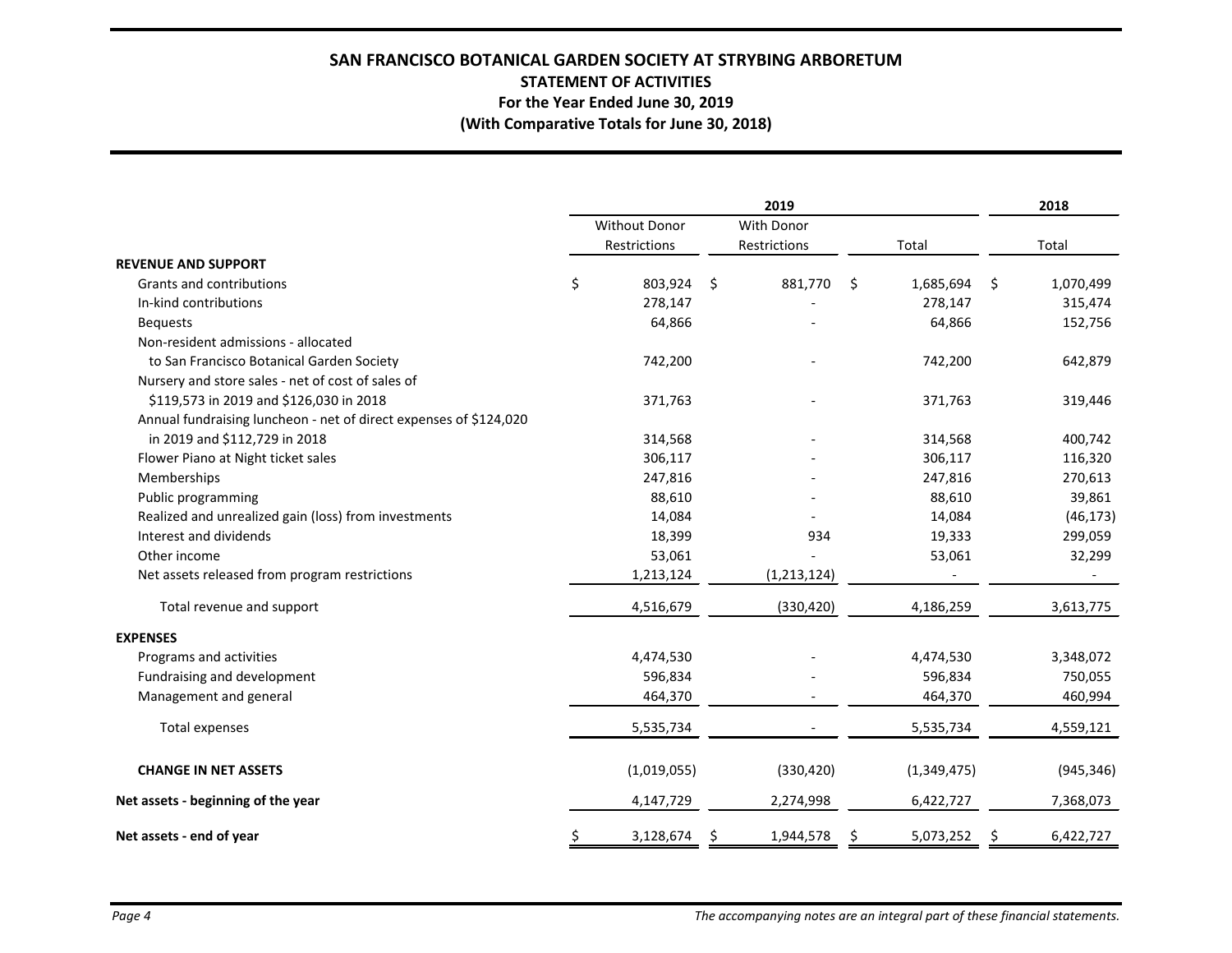# **SAN FRANCISCO BOTANICAL GARDEN SOCIETY AT STRYBING ARBORETUM STATEMENT OF FUNCTIONAL EXPENSES For the Year Ended June 30, 2019 (With Comparative Totals for June 30, 2018)**

|                                                                                             | 2019 |                            |    |                                |    | 2018                      |                 |                 |
|---------------------------------------------------------------------------------------------|------|----------------------------|----|--------------------------------|----|---------------------------|-----------------|-----------------|
|                                                                                             |      | Programs and<br>Activities |    | Fundraising and<br>Development |    | Management and<br>General | Total           | Total           |
| Salaries                                                                                    | \$   | 1,576,611                  | \$ | 372,911                        | \$ | 302,439                   | \$<br>2,251,961 | \$<br>2,079,792 |
| Employee benefits                                                                           |      | 168,605                    |    | 11,015                         |    | 19,615                    | 199,235         | 143,042         |
| Payroll taxes                                                                               |      | 129,370                    |    | 29,293                         |    | 23,014                    | 181,677         | 170,116         |
| Garden projects and maintenance                                                             |      | 1,097,852                  |    |                                |    |                           | 1,097,852       | 203,675         |
| Outside services                                                                            |      | 457,203                    |    | 51,992                         |    | 35,050                    | 544,245         | 640,063         |
| In-kind gifts - media                                                                       |      | 217,667                    |    |                                |    |                           | 217,667         | 279,000         |
| In-kind gifts - fundraising                                                                 |      |                            |    | 43,527                         |    |                           | 43,527          | 27,009          |
| In-kind gifts - other                                                                       |      | 16,953                     |    |                                |    |                           | 16,953          | 9,465           |
| Program supplies and other purchases                                                        |      | 222,175                    |    | 30,959                         |    | 138                       | 253,272         | 201,086         |
| Information technology and systems maintenance                                              |      | 143,465                    |    | 13,411                         |    | 14,416                    | 171,292         | 146,224         |
| Promotions and publications                                                                 |      | 138,677                    |    |                                |    |                           | 138,677         | 133,056         |
| Occupancy and security                                                                      |      | 111,128                    |    | 3,478                          |    | 10,703                    | 125,309         | 118,669         |
| Cost of special events                                                                      |      |                            |    | 124,020                        |    |                           | 124,020         | 112,729         |
| Cost of sales                                                                               |      | 119,573                    |    |                                |    |                           | 119,573         | 126,030         |
| Office expense                                                                              |      | 62,116                     |    | 3,622                          |    | 6,709                     | 72,447          | 71,947          |
| Depreciation                                                                                |      |                            |    |                                |    | 34,504                    | 34,504          | 31,718          |
| Telephone                                                                                   |      | 24,630                     |    | 803                            |    | 2,482                     | 27,915          | 23,475          |
| Insurance                                                                                   |      | 17,059                     |    | 452                            |    | 3,920                     | 21,431          | 20,126          |
| Dues and subscriptions                                                                      |      | 10,139                     |    | 6,500                          |    | 775                       | 17,414          | 14,540          |
| Postage                                                                                     |      | 5,746                      |    | 7,700                          |    | 744                       | 14,190          | 11,288          |
| Travel                                                                                      |      | 9,780                      |    | 1,259                          |    | 165                       | 11,204          | 5,133           |
| Recruitment and staff development                                                           |      | 7,779                      |    | 363                            |    | 701                       | 8,843           | 75,059          |
| Conferences and meetings                                                                    |      | 4,810                      |    | 2,234                          |    | 393                       | 7,437           | 14,769          |
| <b>Bad debts</b>                                                                            |      |                            |    | 900                            |    |                           | 900             | 49,295          |
| Consultants                                                                                 |      |                            |    |                                |    |                           |                 | 16,644          |
| Other                                                                                       |      | 52,765                     |    | 16,415                         |    | 8,602                     | 77,782          | 73,930          |
| Total expenses by function<br>Less expenses with revenues<br>on the statement of activities |      | 4,594,103                  |    | 720,854                        |    | 464,370                   | 5,779,327       | 4,797,880       |
| Cost of special events                                                                      |      |                            |    | (124, 020)                     |    |                           | (124, 020)      | (112, 729)      |
| Cost of sales                                                                               |      | (119, 573)                 |    |                                |    |                           | (119, 573)      | (126, 030)      |
| <b>Total expenses</b>                                                                       | \$   | 4,474,530                  | \$ | 596,834                        | \$ | 464,370                   | \$<br>5,535,734 | \$<br>4,559,121 |

*Page 5 The accompanying notes are an integral part of these financial statements.*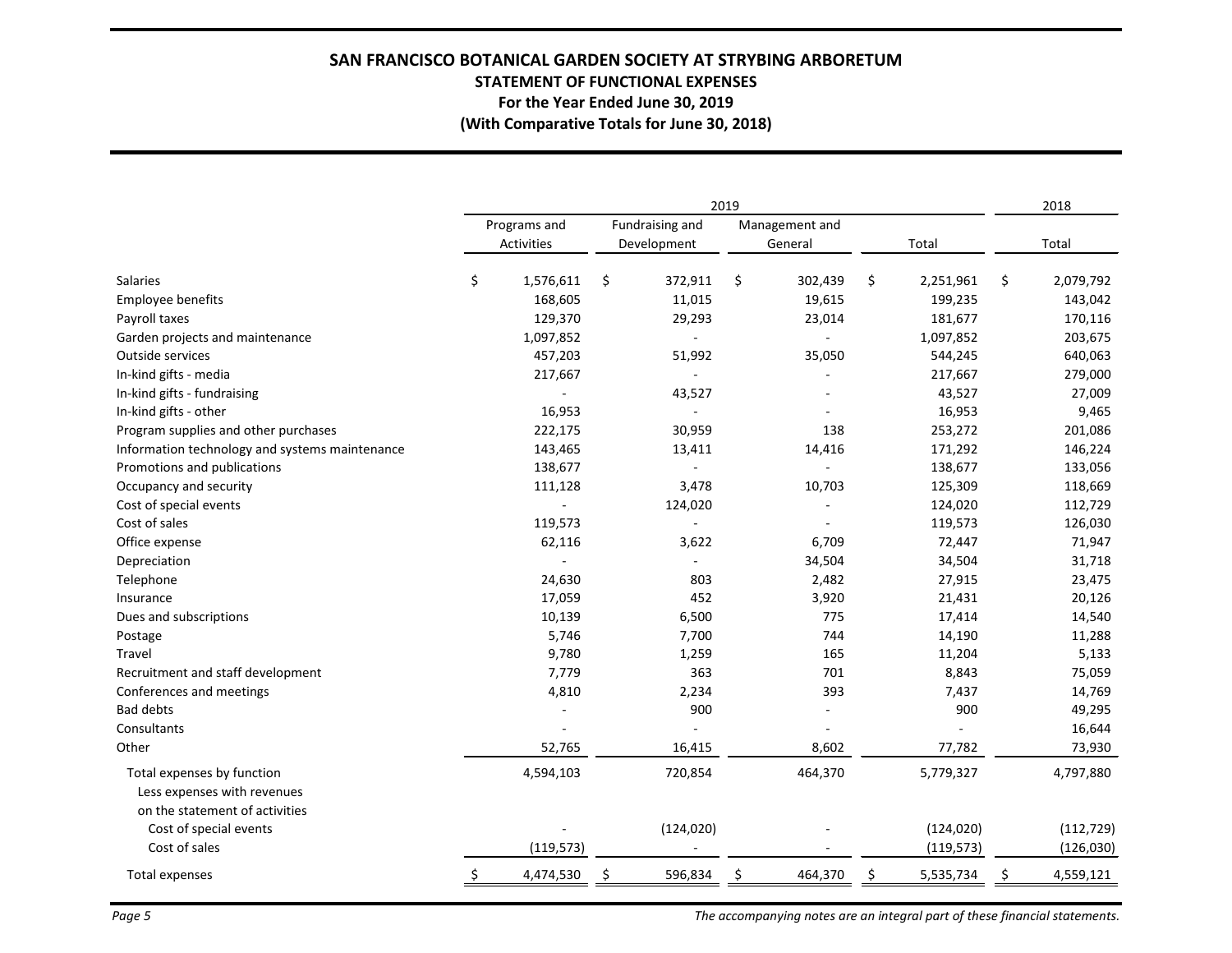# **SAN FRANCISCO BOTANICAL GARDEN SOCIETY AT STRYBING ARBORETUM STATEMENT OF CASH FLOWS For the Year Ended June 30, 2019 (With Comparative Totals for June 30, 2018)**

|                                                           | 2019              | 2018 |            |  |
|-----------------------------------------------------------|-------------------|------|------------|--|
| <b>CASH FLOWS FROM OPERATING ACTIVITIES</b>               |                   |      |            |  |
| Change in net assets                                      | \$<br>(1,349,475) | \$.  | (945, 346) |  |
| Adjustments to reconcile change in net assets to net cash |                   |      |            |  |
| provided by (used in) operating activities:               |                   |      |            |  |
| Depreciation                                              | 34,504            |      | 31,718     |  |
| Net realized and unrealized (gain) loss from investments  | (14,084)          |      | 40,722     |  |
| Changes in operating assets and liabilities:              |                   |      |            |  |
| Accounts receivable                                       | (26, 913)         |      | (17, 921)  |  |
| Grants receivable                                         | (12, 625)         |      | 10,591     |  |
| Promises to give - net                                    | 516,760           |      | 553,816    |  |
| Inventory                                                 | 99                |      | 1,583      |  |
| Prepaid expenses                                          | (67, 534)         |      | (32, 390)  |  |
| Deposits                                                  |                   |      | 5,858      |  |
| Accounts payable                                          | 118,319           |      | 9,482      |  |
| <b>Accrued liabilities</b>                                | 23,271            |      | 84,977     |  |
| Deferred revenue                                          | 8,825             |      | 56,335     |  |
| Due to City and County of San Francisco                   | 8,640             |      | 47,117     |  |
| Net cash used in operating activities                     | (760, 213)        |      | (153, 458) |  |
| <b>CASH FLOWS FROM INVESTING ACTIVITIES</b>               |                   |      |            |  |
| Purchases of investments                                  | (19, 333)         |      | (302, 154) |  |
| Proceeds from sale of investments                         | 4,151,518         |      | 900,771    |  |
| Purchases of property and equipment                       | (41, 256)         |      | (28, 952)  |  |
| Net cash provided by investing activities                 | 4,090,929         |      | 569,665    |  |
| NET INCREASE IN CASH AND CASH EQUIVALENTS                 | 3,330,716         |      | 416,207    |  |
| CASH AND CASH EQUIVALENTS - beginning of year             | 1,134,197         |      | 717,990    |  |
| CASH AND CASH EQUIVALENTS - end of year                   | 4,464,913         | Ş.   | 1,134,197  |  |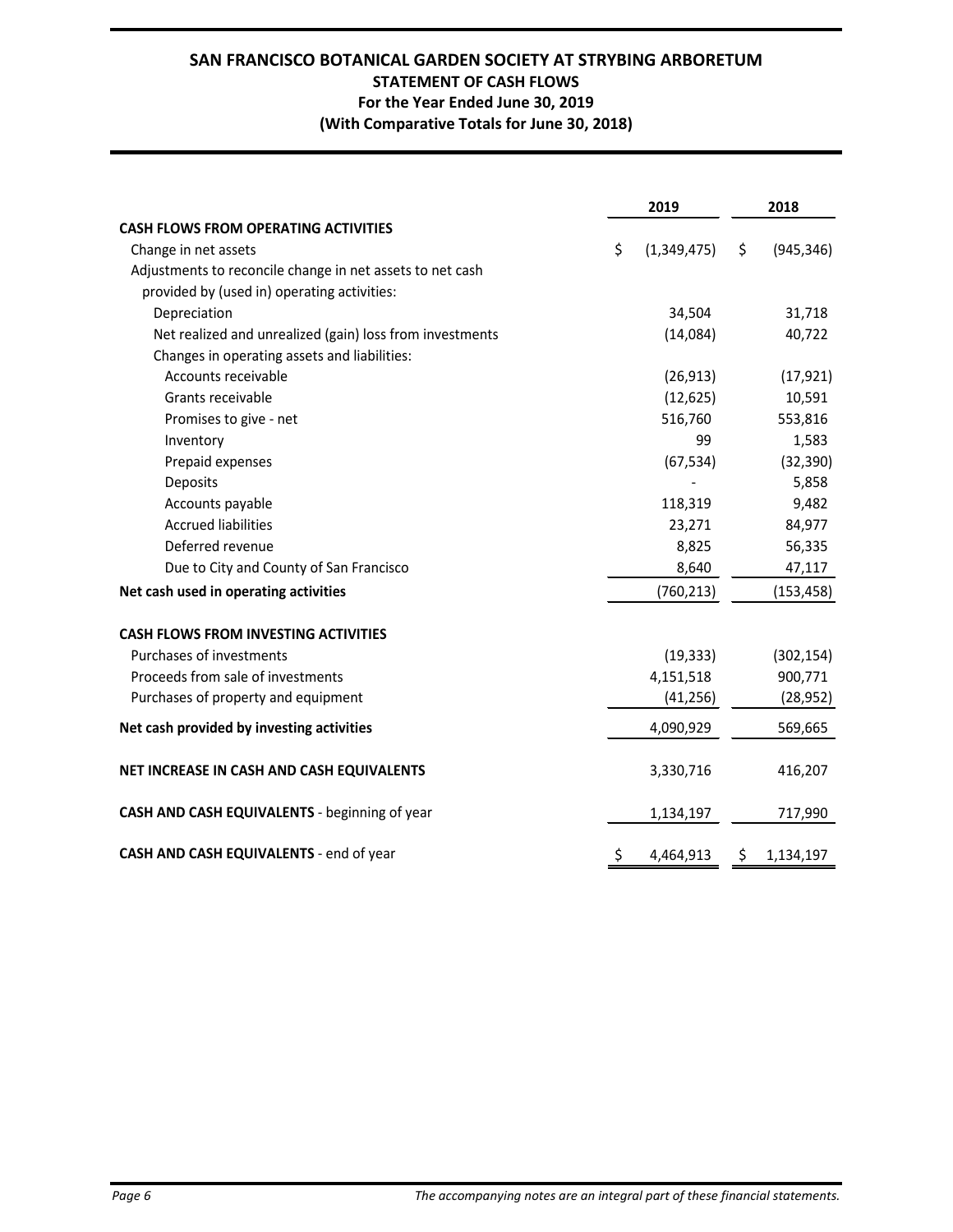## **1. NATURE OF ACTIVITIES**

### *Organization*

San Francisco Botanical Garden Society at Strybing Arboretum (the "Society") is a California non-profit corporation organized in 1955 as the support organization for San Francisco Botanical Garden at Strybing Arboretum (the "Garden"). The 55-acre Garden is located in Golden Gate Park in San Francisco, California and is operated and managed by the Society in collaboration with the City and County of San Francisco and its Recreation and Parks Department. The Society's mission is to build communities of support for the Garden and expand people's understanding and appreciation of plants. The Society is a member-supported organization. It reaches more than 13,000 children a year through its youth education programs, operates the Helen Crocker Russell Library of Horticulture, provides docent training and free daily guided walks to the public, sponsors other educational and community programming, conducts marketing and outreach, manages visitor services and volunteer programs, and operates the Garden Bookstore. The Society also funds and helps to supervise Garden improvements, provides curatorial and plant collection management services, and propagates plants for the Garden and for sale to the public.

## **2. SUMMARY OF SIGNIFICANT ACCOUNTING POLICIES**

### *Basis of Accounting*

The Society prepares its financial statements on an accrual basis of accounting in accordance with accounting principles generally accepted in the United States of America for Not-for-Profit Organizations ("U.S. GAAP").

#### *Basis of Presentation*

The Society reports information regarding its financial position and activities based on existence or absence of donor-imposed restrictions. Accordingly, net assets and changes therein are classified and reported as follows:

#### *Net assets without donor restrictions*

Net assets available for use in general operations and not subject to donor (or certain grantor) restrictions. The Board of Directors has designated a portion of these net assets for the library and longterm maintenance of the Garden.

#### *Net assets with donor restrictions*

Net assets subject to donor (or certain grantor) imposed restrictions. Some donor-imposed restrictions are temporary in nature, such as those that will be met by the passage of time or other events specified by the donor. Other donor-imposed restrictions are perpetual in nature, where the donor stipulates that resources be maintained in perpetuity. Donor-imposed restrictions are released when a restriction expires, that is, when the stipulated time has elapsed, when the stipulated purpose for which the resource was restricted has been fulfilled, or both.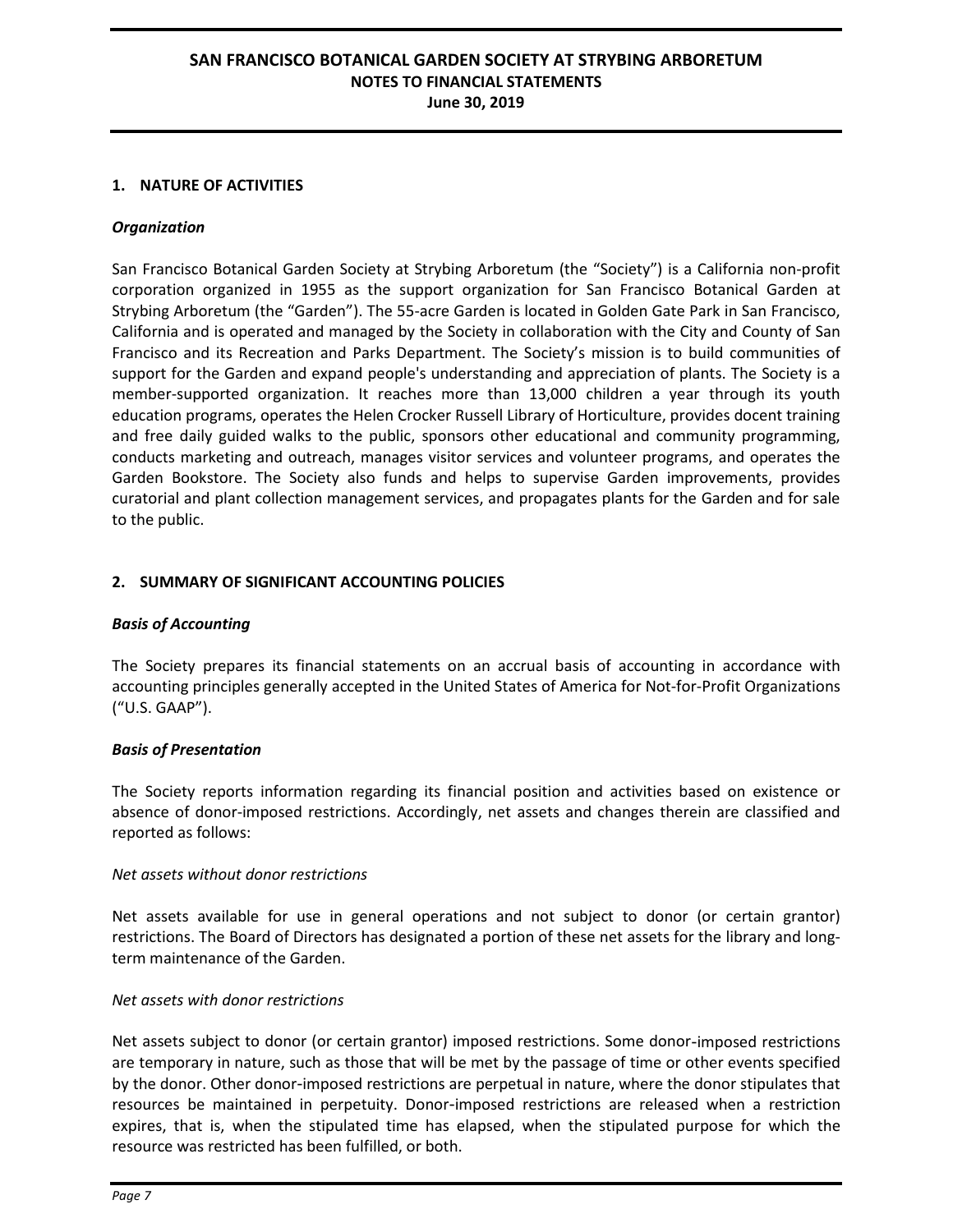## **2. SUMMARY OF SIGNIFICANT ACCOUNTING POLICIES** (continued)

### *Use of Estimates*

The preparation of financial statements in conformity with U.S. GAAP requires management to make estimates and assumptions that affect the reported amounts of assets and liabilities and disclosure of contingent assets and liabilities at the date of the financial statements and the reported amounts of revenues and expenditures during the reporting period. Actual results could differ from those estimates.

### *Concentrations of Credit Risk*

Financial instruments that potentially subject the Society to concentrations of credit risk consist principally of cash and cash equivalents. Risks associated with cash and cash equivalents are mitigated by banking with creditworthy institutions. Such balances with any one institution may, at times, be in excess of federally insured amounts (currently \$250,000 per depositor). The Society has not experienced any losses in such accounts and believes it is not exposed to any significant credit risk.

### *Fair Value Measurements*

Fair value is defined as the exchange price that would be received for an asset or paid to transfer a liability (an exit price) in the principal or most advantageous market for the asset or liability in an orderly transaction between market participants on the measurement date. The Society determines the fair values of its assets and liabilities based on a three level fair value hierarchy that prioritizes the inputs to valuation techniques used to measure fair value. The hierarchy gives the highest priority to unadjusted quoted prices in active markets for identical assets or liabilities (Level 1 measurements) and the lowest priority to unobservable inputs (Level 3 measurements).

The three levels of the fair value hierarchy are described below:

- *Level 1* inputs to the valuation methodology include unadjusted quoted prices for identical assets or liabilities in active markets.
- *Level 2* inputs to the valuation methodology include quoted prices for similar assets or liabilities in active markets, quoted prices for identical or similar assets or liabilities in inactive markets, inputs other than quoted prices that are observable for the asset or liability, and inputs that are derived principally from or corroborated by observable market data by correlation or other means.
- *Level 3* inputs to the valuation methodology are unobservable and significant to the fair value measurement.

The asset's or liability's fair value measurement level within the fair value hierarchy is based on the lowest level of input that is significant to the fair value measurement.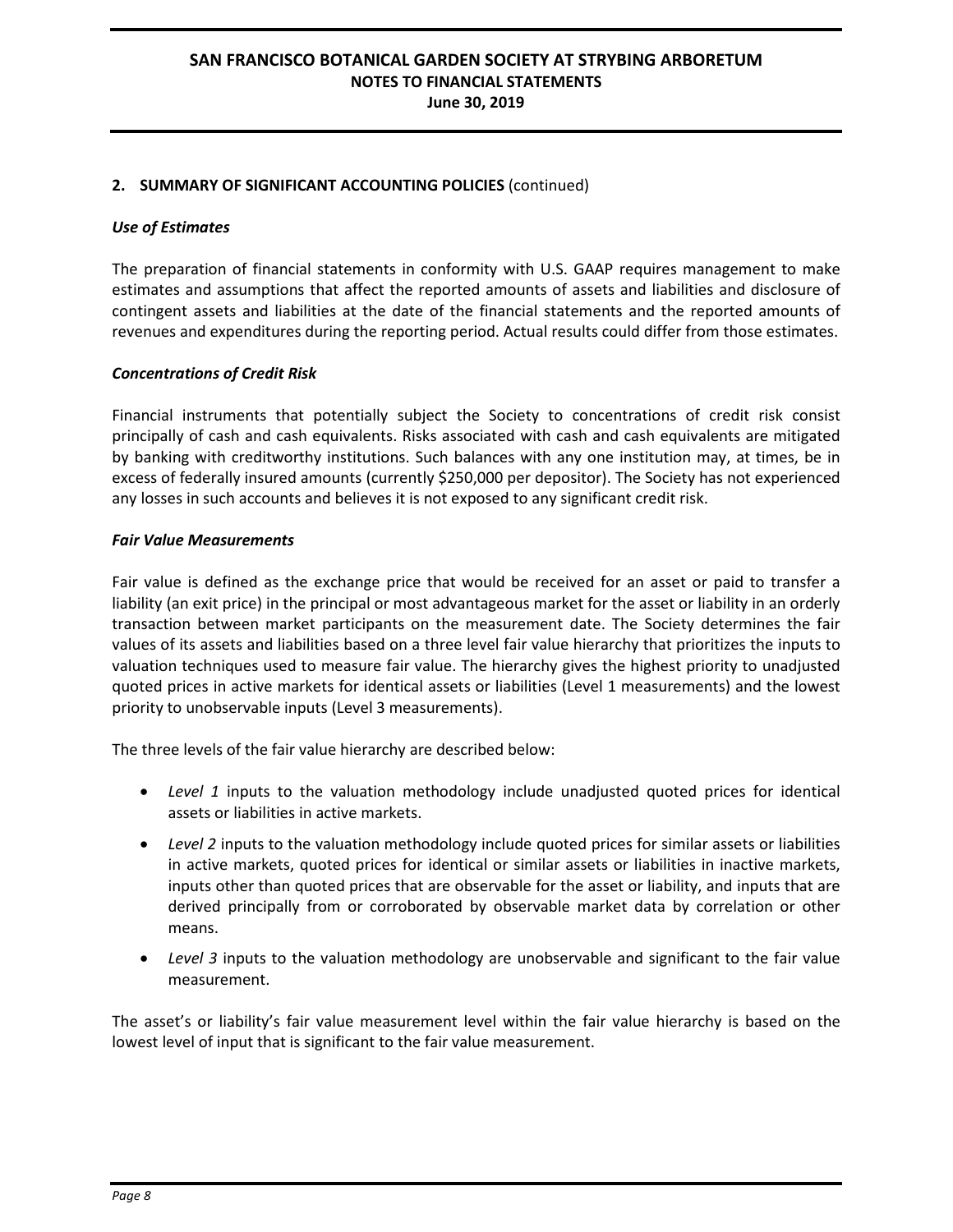## **2. SUMMARY OF SIGNIFICANT ACCOUNTING POLICIES** (continued)

#### *Cash and Cash Equivalents*

The Society has defined cash and cash equivalents as petty cash, cash in banks, and cash held in money market accounts.

#### *Investments*

Investments consist of debt and equity funds and are measured at fair value based on quoted market prices. Unrealized gains and losses resulting from market fluctuations are recognized as revenues in the period such fluctuations occur. For purposes of determining realized gains or losses as revenues, the cost of securities sold was computed based on the weighted average method. Interest and dividends are recognized when earned. External and direct internal investment expenses are netted against investment return on the statement of activities. During the year June 30, 2019, the Society liquidated its investments.

### *Accounts Receivable*

Accounts receivable are stated at the amount management expects to collect from outstanding balances. The allowance for doubtful accounts reflects management's best estimate of the accounts that will not be collected based on historical experience and an evaluation of the outstanding receivable at the end of the year. At June 30, 2019, the Society determined that the accounts were fully collectible.

#### *Inventory*

Inventory consists of bookstore merchandise carried at the lower of cost or net realizable value. Cost is determined on a weighted average cost basis.

## *Property and Equipment*

The Society capitalizes property and equipment with a cost or fair value in excess of \$1,000 and an estimated useful life in excess of one year. Property and equipment is carried at cost or, if donated, at the estimated fair value on the date of gift. Repairs and maintenance are charged to expense as incurred. Property and equipment are depreciated using the straight-line method over the estimated useful lives of the assets, ranging from 5 to 27.5 years. The costs of plants, planting and other improvements to the Garden are charged to expense as incurred.

Library books and related materials are not depreciated because the library collection is considered to be inexhaustible.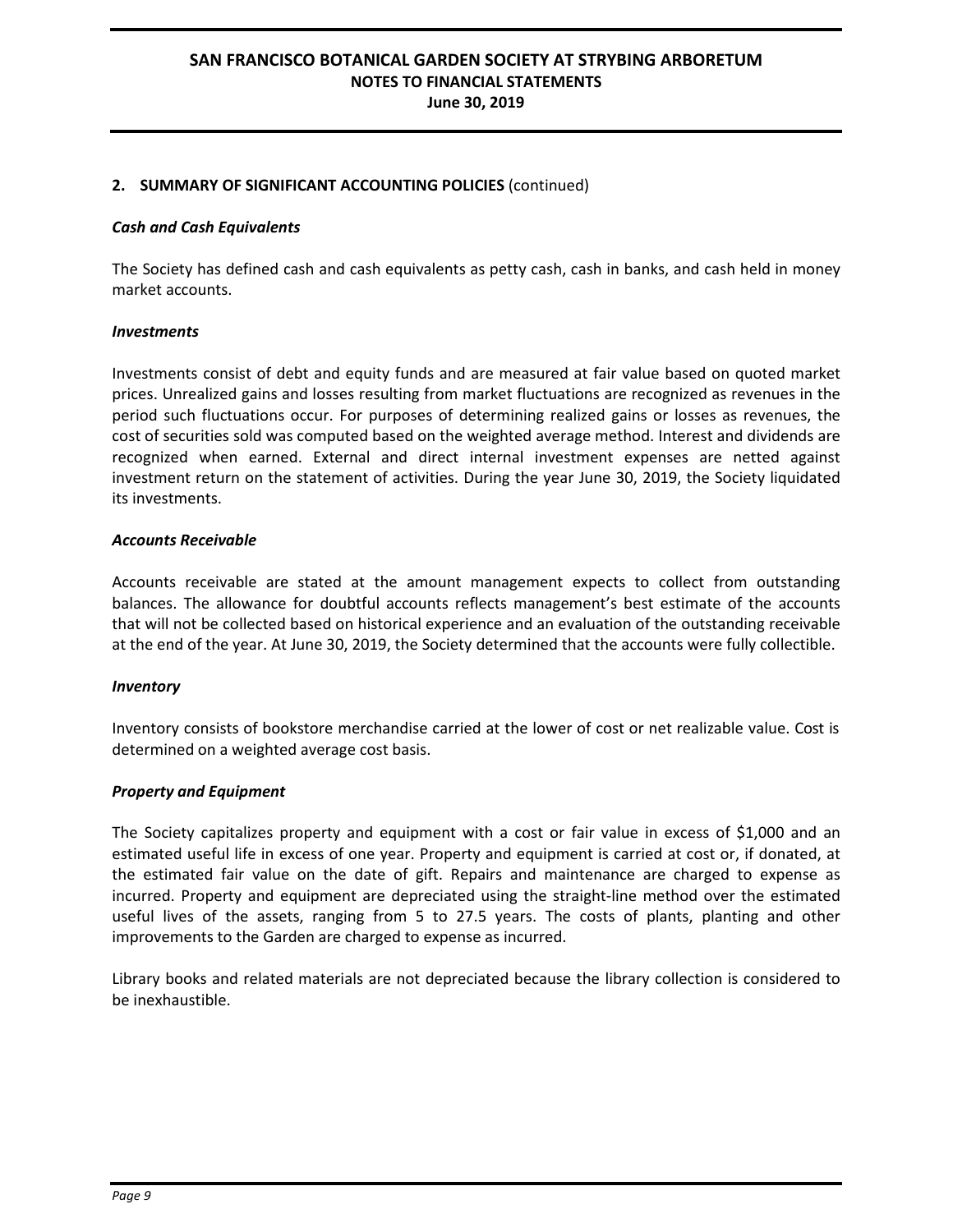### **2. SUMMARY OF SIGNIFICANT ACCOUNTING POLICIES** (continued)

#### *Revenue Recognition*

#### *Grants and Contributions*

The Society recognizes unconditional gifts and pledges in the period notified and as a current or noncurrent asset depending on the form and term of the promised payments; such receivables and pledges are subject to an allowance for uncollectible amounts. The Society records promises to give, if expected to be collected beyond one year, at their discounted net present value, which approximates stated value at June 30, 2019. When applicable, the changes from period to period in the discounted present value are recorded as contribution revenue.

Grants and contributions, including unconditional promises to give, are recognized when received as net assets without donor restrictions or net assets with donor restrictions, depending on the existence and/or nature of any donor-imposed restrictions. When a restriction expires (that is, when a stipulated time restriction ends or purpose restriction is accomplished), net assets with donor restrictions are reclassified to net assets without donor restrictions and reported in the statements of activities as net assets released from restrictions. Conditional promises, such as matching grants, are not recognized until they become unconditional, that is, until all conditions on which they depend are substantially met.

#### *Memberships*

Membership with the Society is based on level of donation and membership gifts are recognized when received as contributions without donor restrictions.

#### *Deferred Revenue*

Deferred revenue consists of ticket sales for events occurring subsequent to year-end.

#### *In-Kind Contributions*

A substantial number of unpaid volunteers have made significant contributions of time to various departments and programs of the Society. During the years ended June 30, 2019, the Society was provided significant unpaid volunteer services which are not reflected in the accompanying financial statements as they do not meet the criteria for recognition in accordance with accounting principles generally accepted in the United States.

Breakdown of in-kind contributions for the year ended June 30, 2019 are as follows:

| Media       | 217,667 |
|-------------|---------|
| Fundraising | 43,527  |
| Other       | 16,953  |
|             | 278,147 |
|             |         |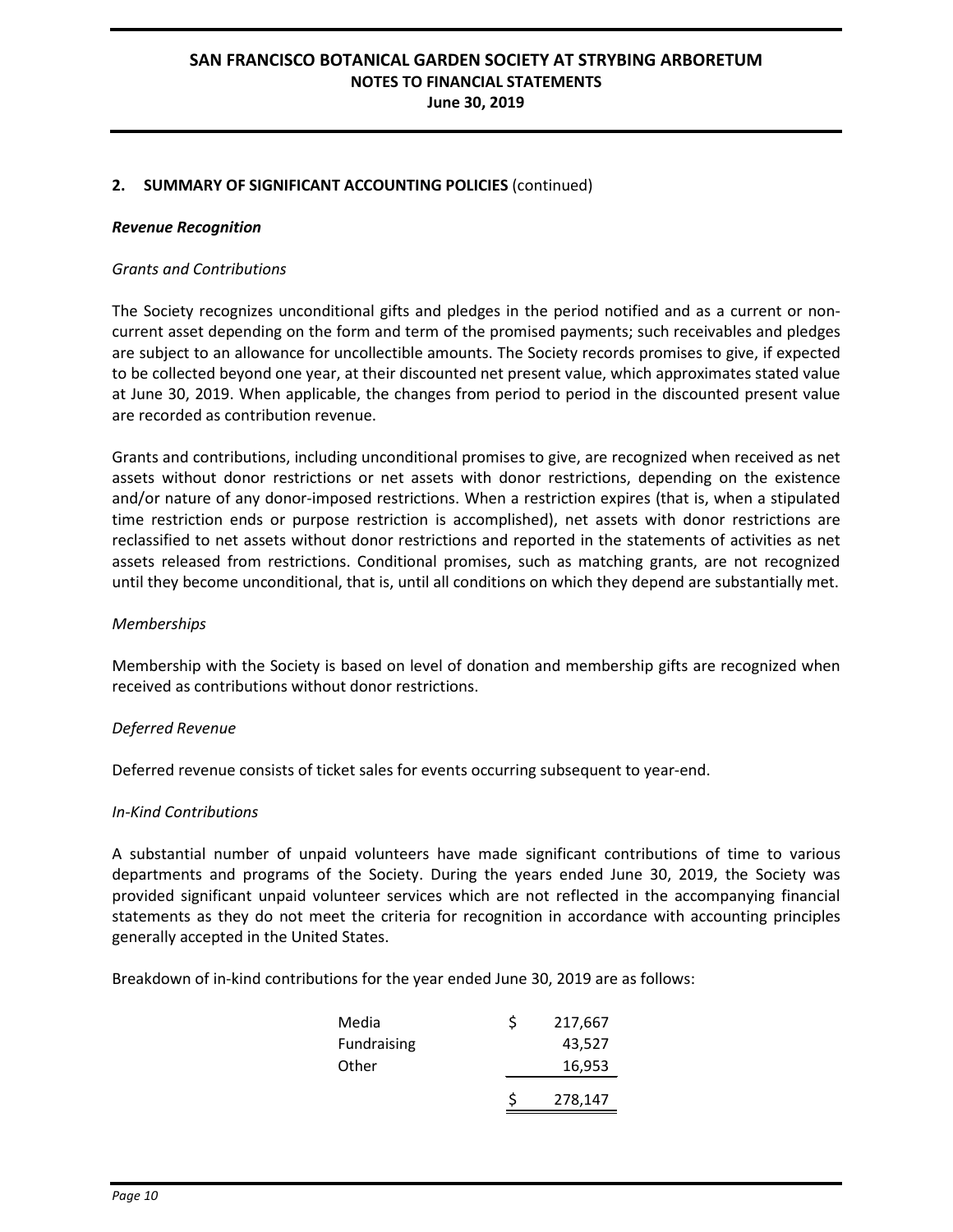## **2. SUMMARY OF SIGNIFICANT ACCOUNTING POLICIES** (continued)

### *Revenue Recognition* (continued)

#### *Nonresident Admissions*

Effective August 2010, the City and County of San Francisco began to charge an admission fee to non-San Francisco residents. The Society collects and remits the admissions to the City and County of San Francisco Recreation and Park Commission. During the year ended June 30, 2019, the Society collected \$1,239,182 in non-resident admission fees. Under its Lease and Management Agreement with the City (see Note 10), a portion of the admissions revenue is allocated to the Society to reimburse its authorized collection expenses and to fund \$287,573 per year (subject to CPI increases every five years) for education and community outreach. Revenue allocated to the Society totaled \$742,200 for the year ended June 30, 2019. At June 30, 2019, non-resident admissions fees collected by the Society and due to the City and County of San Francisco amounted to \$127,427.

### *Functional Allocation of Expenses*

The costs of providing the Society's various programs and other activities have been summarized on a functional basis in the statement of activities. The statement of functional expenses presents the natural classification detail of expenses by function. Accordingly, certain costs have been allocated among the programs and supporting services based on estimates of time and usage.

The Society treats certain indirect costs associated with the promotion of its programming as programrelated in its presentation of the functional allocation of expenses. The Society's mission is to build communities of support for the Garden and cultivate the bond between people and plants. Therefore, the resources utilized to bring people to and engage with the Garden are direct program costs of the Society in fulfilling its mission. As a result, the marketing and outreach expenses of the Society in promotion of the Garden's programs constitute a program expense in the statement of functional expenses.

#### *Income Taxes*

The Society is exempt from federal and state income taxes under Internal Revenue Code Section 501(c)(3) and California Revenue and Taxation Code Section 23701d. Accordingly, no provision has been made for income taxes in the accompanying financial statements.

Each year, management considers whether the Society has engaged in any activities that could affect the Society's income tax status or result in taxable income. Management believes that any positions the Society has taken are supported by substantial authority and would more likely than not be sustained upon examination by the applicable taxing authority. Accordingly, there are no potential liabilities to be recorded or disclosed in the financial statements.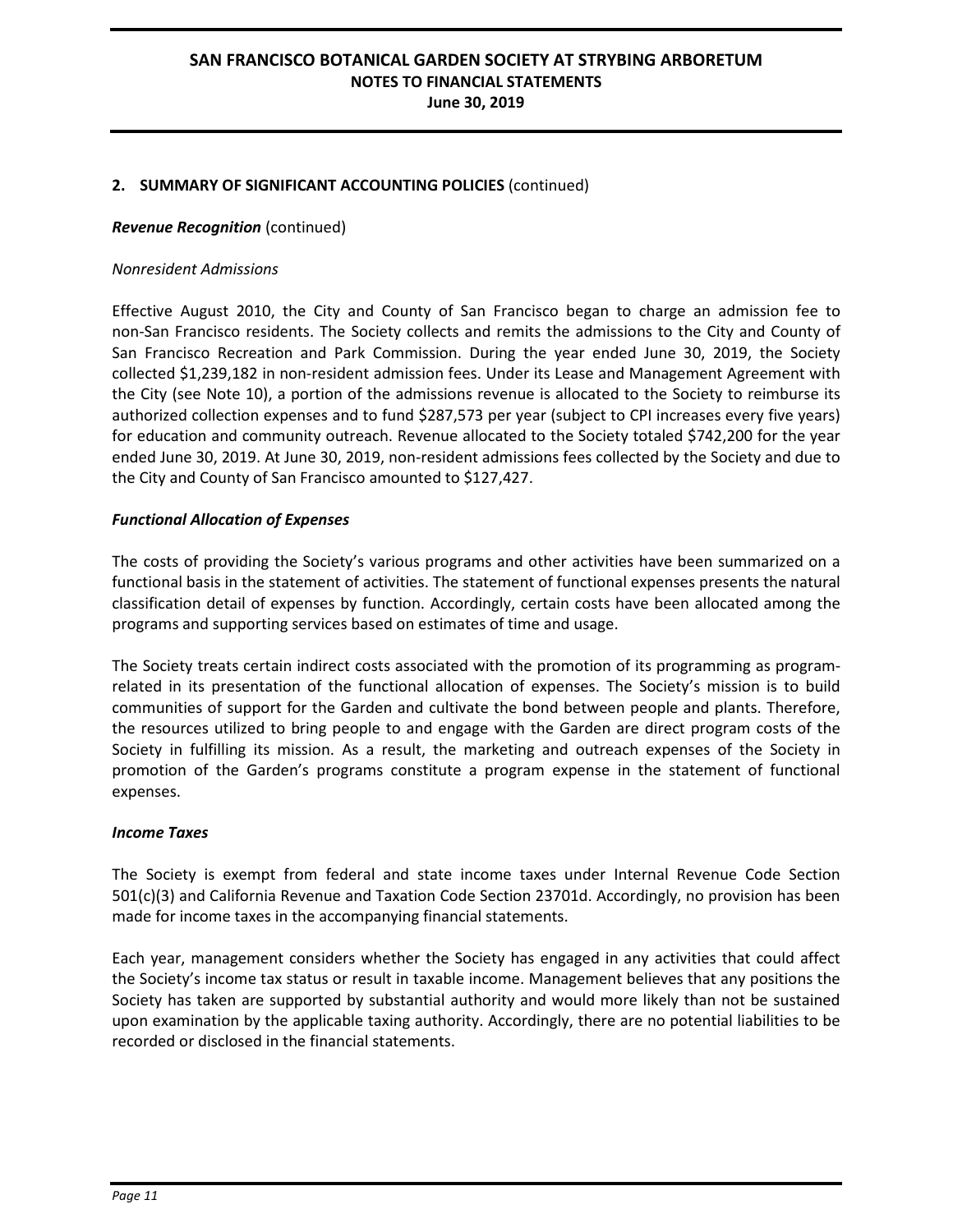## **2. SUMMARY OF SIGNIFICANT ACCOUNTING POLICIES** (continued)

## *Recently Issued Accounting Standards*

The Financial Accounting Standards Board ("FASB") issued Accounting Standards Update ("ASU") 2014- 09, *Revenue from Contracts with Customers* (Topic 606) ("ASU 2014-19"). The new standard is based on principles that govern the recognition of revenue at an amount an entity expects to be entitled when products or services are transferred to customers. The new standard will be effective for the Society for the year ending June 30, 2020. The Society is currently evaluation its impact on its financial statements.

In June 2018, FASB issued ASU 2018-08, *Not-for- Profit Entities (Topic 958) - Clarifying the Scope and Accounting Guidance for Contributions Received and Contributions Made*. These amendments clarify and improve the scope and accounting guidance around contributions of cash and other assets received and made by all entities, including business entities. The amendments should assist entities in (1) evaluating whether transactions should be accounted for as contributions (nonreciprocal transactions), or as exchange (reciprocal) transactions and (2) determining whether a contribution is conditional or unconditional. The new ASU does not apply to transfers of assets from governments to businesses.

ASU 2018-08 will be effective for annual financial statements issued for fiscal years beginning after December 15, 2018 for entities that serve as a resource recipient, and years beginning after December 15, 2019 for entities that serve as a resource provider. The Society is currently evaluating the impact of adopting the new standard on its financial statements.

Although there are several other new accounting pronouncements issued or proposed by FASB, which the Society, will adopt, as applicable, the Foundation does not believe any of these accounting pronouncements will have a material impact on its financial position or operating results.

## *Subsequent Events*

Management has evaluated events and transactions for potential recognition or disclosure through November 25, 2019, which represents the date the financial statements were available to be issued.

# **3. ADOPTION OF NEW ACCOUNTING PRONOUNCEMENTS**

On August 18, 2016, the FASB issued ASU 2016-14, *Not-for- Profit Entities (Topic 958) – Presentation of Financial Statements of Not-for-Profit Entities*. The Society has changed the presentation of its financial statements accordingly, applying the changes retrospectively to the summarized comparative period presented. The new standards change the following aspects of the Society's financial statements:

- The unrestricted net asset class has been renamed net assets without donor restrictions.
- The temporarily restricted and permanently restricted net assets have been combined into a single net assets class called net assets with donor restrictions.
- The financial statements include a new disclosure about liquidity and availability of financial assets (Note 4).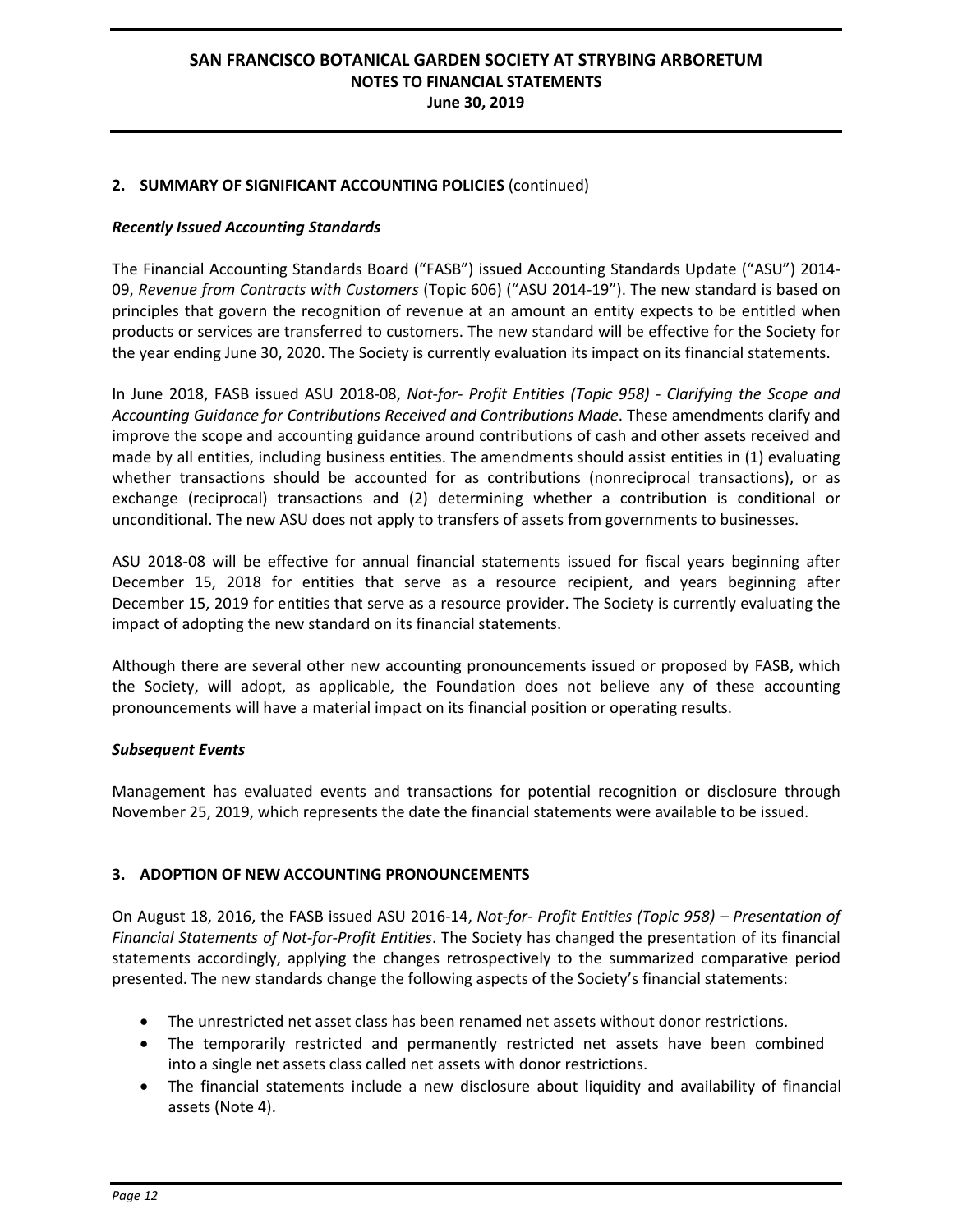## **3. ADOPTION OF NEW ACCOUNTING PRONOUNCEMENTS** (continued)

The changes have the following effect on net assets at June 30, 2018:

| Net Asset Class                       |    | As Originally<br>Presented |     | After Adoption of<br>ASU 2016-14 |  |  |
|---------------------------------------|----|----------------------------|-----|----------------------------------|--|--|
| Unrestricted net assets               | \$ | 4,147,729                  | - S |                                  |  |  |
| Temporarily restricted net assets     |    | 2,232,498                  |     |                                  |  |  |
| Permanently restricted net assets     |    | 42,500                     |     |                                  |  |  |
| Net assets without donor restrictions |    |                            |     | 4,147,729                        |  |  |
| Net assets with donor restrictions    |    |                            |     | 2,227,998                        |  |  |
|                                       |    | 6,422,727                  |     | 6,422,727                        |  |  |

## **4. LIQUIDITY AND AVAILABILITY OF FINANCIAL ASSETS**

San Francisco Botanical Garden Society strives to maintain liquid financial assets sufficient to cover 90 days of general expenditures. On December 1, 2018, financial assets in excess of daily cash requirements were removed from previously held investment accounts and are currently being held as cash in order to assist with funding operations.

The following table reflects the Society's financial assets as of June 30, 2019, reduced by amounts not available to meet general expenditures within one year of the financial statement position date due to contractual restrictions or internal board designations. Amounts not available may include certain board-designated special project funds intended for board initiatives not considered in the annual operating budget. In the event the need arises to utilize these funds for liquidity purposes, the reserves could be drawn through board resolution. Amounts not available may also include net assets with donor restrictions, as well as funds that are perpetual in nature, reflecting several small endowments.

| Financial assets at year-end                                            |                 |
|-------------------------------------------------------------------------|-----------------|
| Cash and cash equivalents                                               | \$<br>4,464,913 |
| Accounts receivable                                                     | 96,808          |
| Contributions and grants receivable                                     | 16,115          |
| Promises to give - net (current)                                        | 98,070          |
| Total financial assets at year-end                                      | 4,675,906       |
| Board designated special projects                                       | (1,907,739)     |
| Net assets with donor restrictions -                                    |                 |
| Purpose and time restrictions                                           | (1,902,078)     |
| Perpetual in nature                                                     | (42,500)        |
| Due to City and County of San Francisco                                 | (127, 427)      |
| Financial assets available for general expenses over the next 12 months | 696,162         |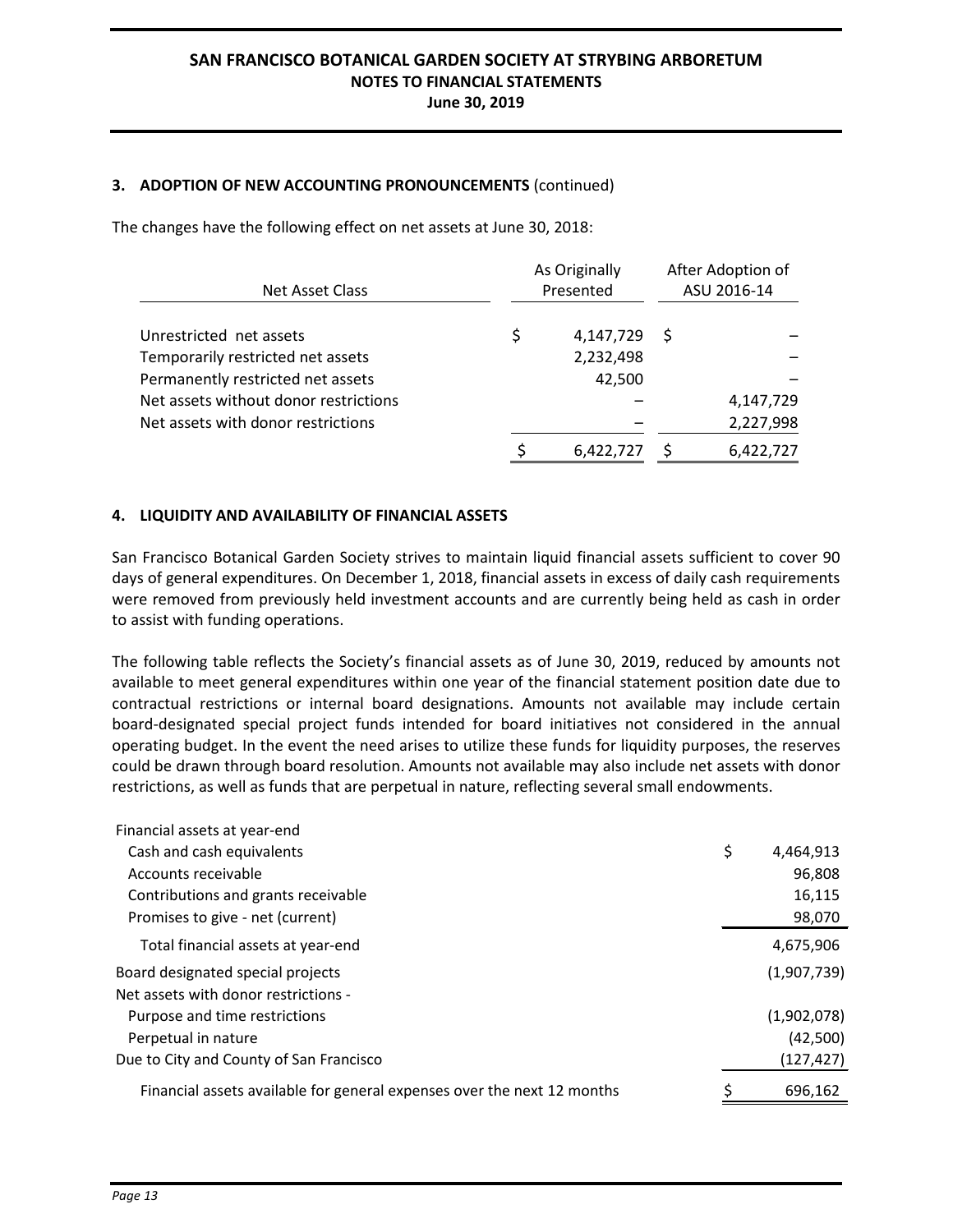## **5. PROMISES TO GIVE - NET**

Promises to give include annual pledges and pledges restricted by the donors for various purposes. At June 30, 2019, promises to give are restricted for the following purposes:

|                                                | Due within 1 |        |     | Due within 2 to |     |           |
|------------------------------------------------|--------------|--------|-----|-----------------|-----|-----------|
|                                                |              | year   |     | 5 years         |     | Total     |
| Nursery: Center for Sustainable Gardening Fund | \$           | 20,370 | \$  | 96,800          | \$. | 117,170   |
| New Nursery                                    |              | 51,550 |     | 20,000          |     | 71,550    |
| <b>Exhibition Garden</b>                       |              | 20,000 |     | 40,000          |     | 60,000    |
| Garden Feast                                   |              | 6,150  |     |                 |     | 6,150     |
|                                                |              | 98,070 |     | 156,800         |     | 254,870   |
| Less: allowance for uncollectible pledges      |              |        |     | (47, 800)       |     | (47, 800) |
| Less: discounts                                |              |        |     | (3,763)         |     | (3, 763)  |
|                                                |              | 98,070 | \$. | 105,237         | S   | 203,307   |

Discount rates for promises to give due within 2 to 5 years ranged from 2.60% to 2.68%.

## **6. PROPERTY AND EQUIPMENT**

Property and equipment consist of the following at June 30, 2019 follows:

| Furniture and equipment                        | \$<br>600,432 |
|------------------------------------------------|---------------|
| Leasehold improvements                         | 85,841        |
| Software                                       | 5,000         |
|                                                | 691,273       |
| Less: accumulated depreciation                 | (568,902)     |
| Total depreciable assets                       | 122,371       |
| Library books and related collection materials | 658,185       |
|                                                | 780,556       |

Depreciation expense amounted to \$34,504 for the year ended June 30, 2019.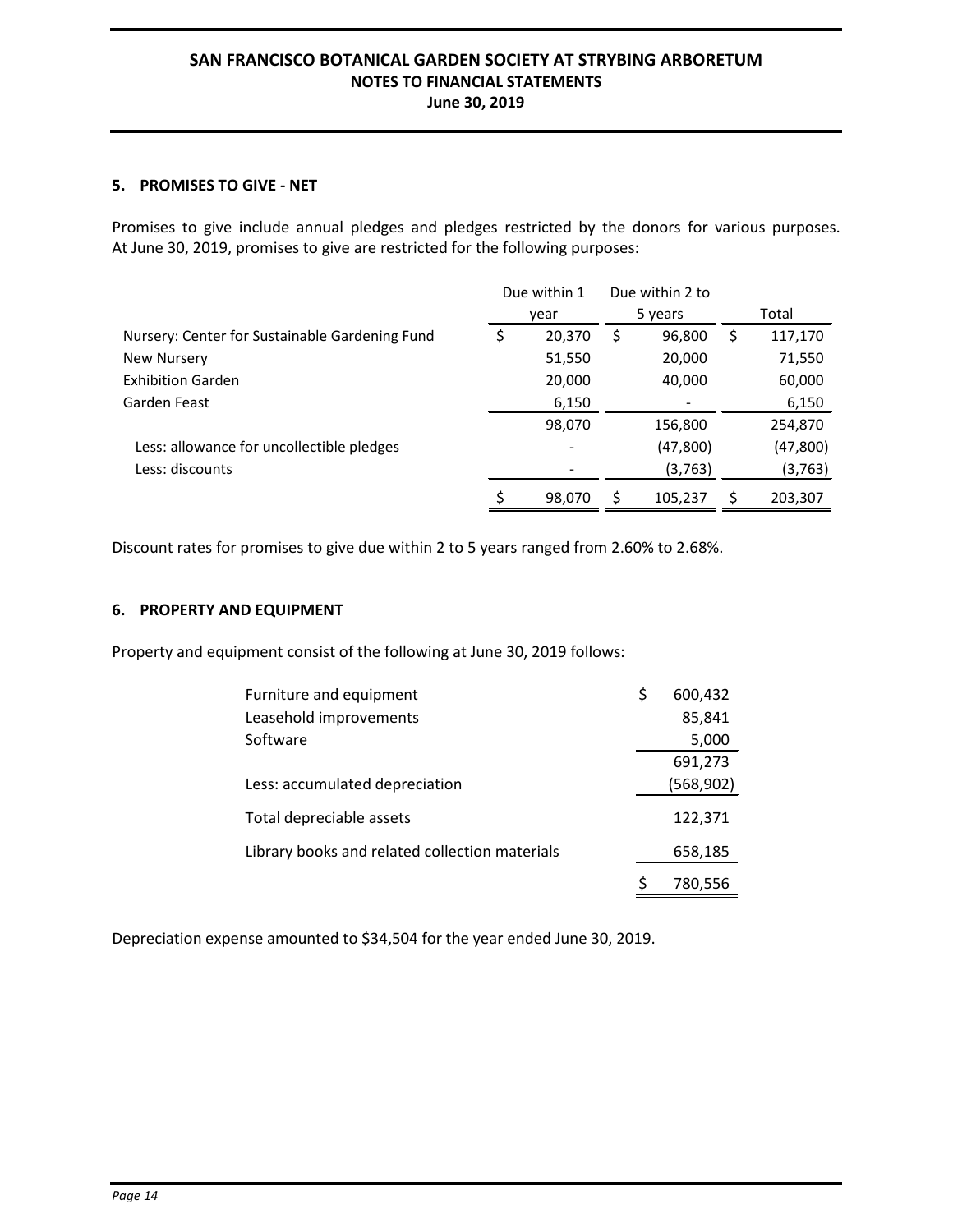### **7. BOARD DESIGNATIONS OF NET ASSETS WITHOUT DONOR RESTRICTIONS**

The Board of Directors has designated certain amounts of the net assets without donor restrictions at June 30, 2019 for the following purposes:

| Library               | 343,182     |
|-----------------------|-------------|
| Long-term maintenance | 1,564,557   |
|                       | \$1,907,739 |

The Board of Directors has the authority to re-designate unrestricted funds based on the needs of the Society.

### **8. NET ASSETS WITH DONOR RESTRICTIONS**

#### *Purpose and Time Restricted*

Net assets with purpose and time restrictions at June 30, 2019, consist of:

|                                           | Balance at June |           |                                      |                     | Balance at June |  |
|-------------------------------------------|-----------------|-----------|--------------------------------------|---------------------|-----------------|--|
| Capital Campaign                          | 30, 2018        | Additions | <b>Reclassifications</b><br>Releases |                     | 30, 2019        |  |
| Nursery: Center for Sustainable Gardening | 1,759,584       | \$        | \$<br>(52, 468)                      | (1, 178, 800)<br>Ś. | Ś.<br>528,316   |  |
| CSG or Other Development Plans            | 100,000         |           |                                      | (100,000)           |                 |  |
| Undesignated                              | 816             |           |                                      |                     | 816             |  |
| <b>New Nursery</b>                        |                 | 143,805   | (200,000)                            | 1,078,800           | 1,022,605       |  |
| <b>Exhibition Garden</b>                  | 10,271          | 445,000   | (655, 271)                           | 200,000             |                 |  |
| Subtotal Capital Campaign                 | 1,870,671       | 588,805   | (907, 739)                           |                     | 1,551,737       |  |
| <b>Flower Piano</b>                       | 129,550         | 148,260   | (129, 550)                           |                     | 148,260         |  |
| Gardens                                   | 166,389         | 20,200    | (51, 374)                            |                     | 135,215         |  |
| <b>Plant Collections</b>                  | 2,042           | 20,000    |                                      |                     | 22,042          |  |
| Library                                   | 16,043          | 3,060     | (6, 787)                             |                     | 12,316          |  |
| <b>Youth Education</b>                    | 25,000          | 98,315    | (113, 849)                           |                     | 9,466           |  |
| Docent Council                            | 10,020          | 2,245     | (2,940)                              |                     | 9,325           |  |
| Other                                     | 2,280           | 885       | (885)                                |                     | 2,280           |  |
| Endowment unappropriated earnings         | 10,503          | 934       |                                      |                     | 11,437          |  |
|                                           | 2,232,498       | 882,704   | (1,213,124)                          | Ś                   | 1,902,078       |  |

During the year ended June 30, 2019, the Society received authorization from certain donors whose original contributions were restricted to the Center for Sustainable Gardening to reclassify those restrictions to the New Nursery or the Exhibition Garden. Accordingly, the above table reflects the authorized reclassifications.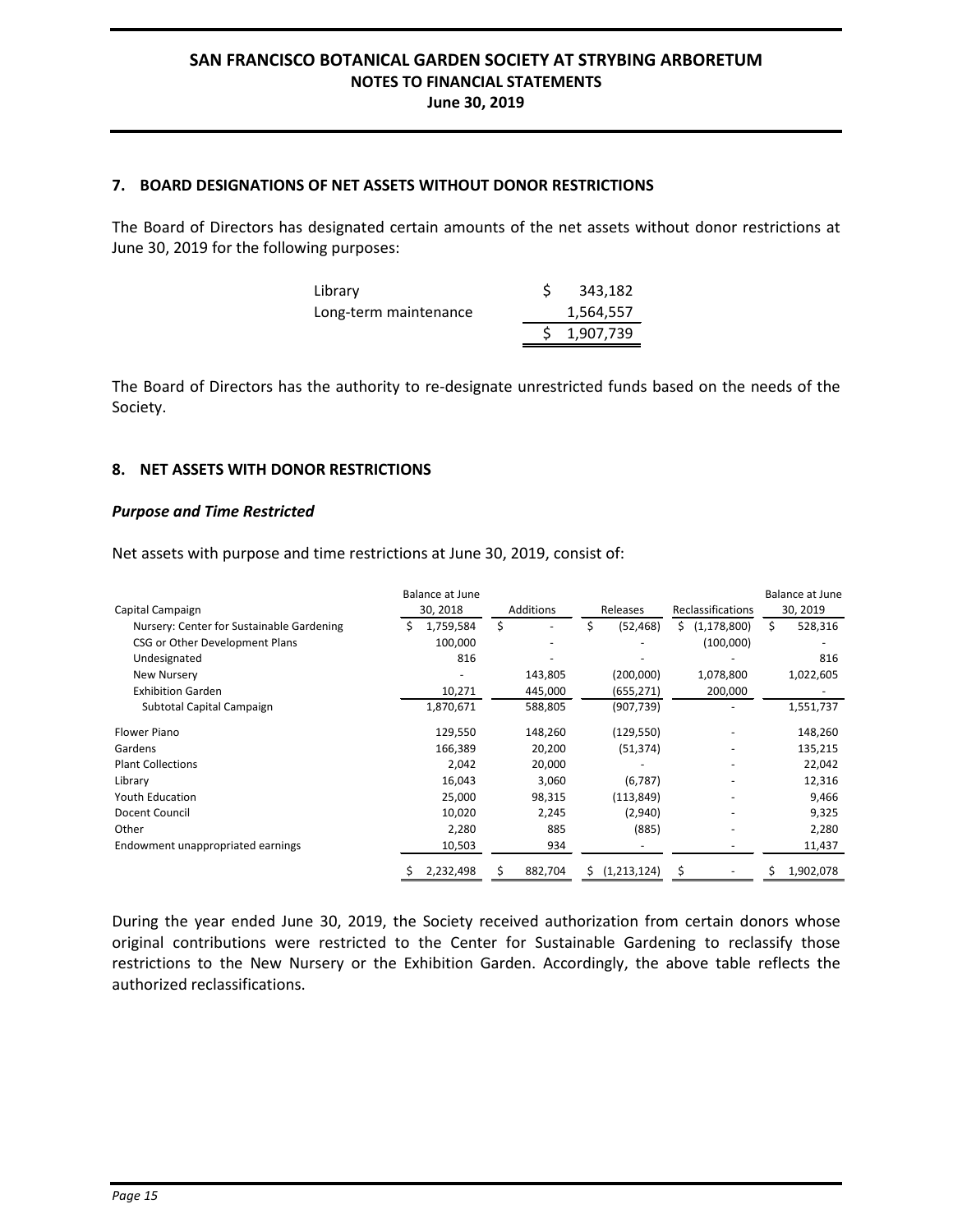## **8. NET ASSETS WITH DONOR RESTRICTIONS** (continued)

### *Perpetual in Nature*

At June 30, 2019, net assets held in perpetuity consist of the following:

| Cookson Endowment           | 20,000 |
|-----------------------------|--------|
| <b>Barnard Endowment</b>    | 10,000 |
| Boesch and Hudson Endowment | 5,000  |
| Kennedy Endowment           | 5,000  |
| <b>McDonald Endowment</b>   | 2,500  |
|                             | 42,500 |

## **9. ENDOWMENTS**

The Society's endowments consist of five individual funds established for the Helen Crocker Russell Library donor-restricted endowment fund.

The Society is subject to the requirements of the Uniform Prudent Management of Institutional Funds Act (UPMIFA) governing endowments. The Society has interpreted this law as requiring the preservation of the fair value of the original gift as of the gift date of donor-restricted endowment funds absent explicit donor stipulations to the contrary.

Under this interpretation, the Society classifies as funds held in perpetuity (a) the original fair value of gifts donated to the endowment, (b) the original fair value of subsequent gifts to the endowment, and (c) accumulations to the endowment made in accordance with the direction of the applicable donor gift instrument at the time of the accumulation. Amounts not held in perpetuity are subject to appropriation for expenditure of the Society in a manner consistent with the standards of prudence prescribed by the UPMIFA. In accordance with the UPMIFA, the Society considers the following factors in making a determination to appropriate or accumulate donor-restricted endowment funds:

- 1. The duration and preservation of the endowment funds.
- 2. The purposes of the Society and the endowment funds.
- 3. General economic conditions.
- 4. The possible effect of inflation or deflation.
- 5. The expected total return from income and the appreciation of investments.
- 6. Other resources of the Society.
- 7. The investment policy of the Society.
- 8. The limitation under California state law of appropriations to seven percent of the fair value of the endowment funds.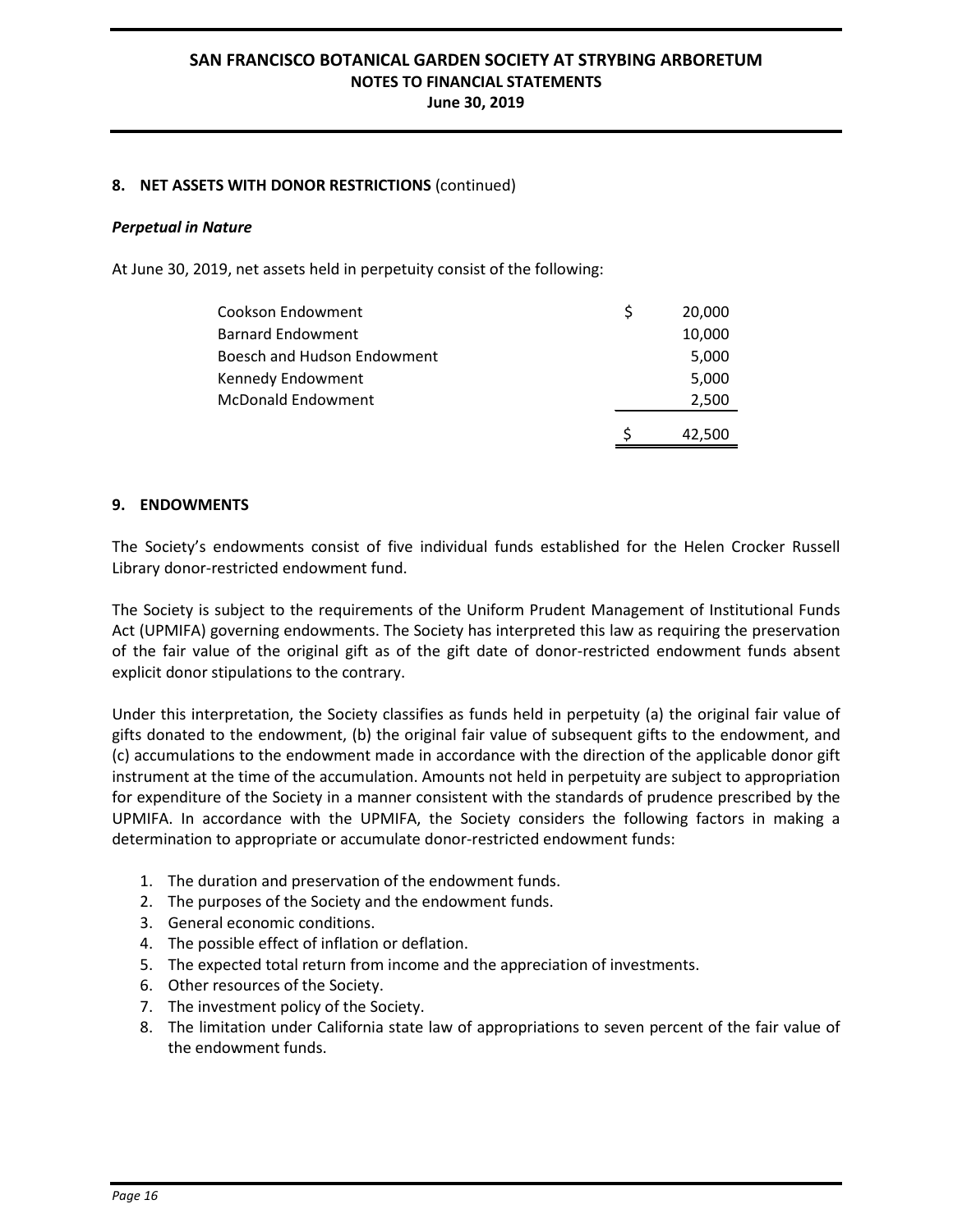## **9. ENDOWMENTS** (continued)

Endowment net asset composition by type of fund at June 30, 2019 follows:

|               |                | Endowment |           |           |          |
|---------------|----------------|-----------|-----------|-----------|----------|
|               | Unappropriated |           | Perpetual |           |          |
|               | Earnings       |           |           | in Nature | Total    |
| June 30, 2019 |                | 11.437    |           | 42.500    | \$53,937 |

During the year ended June 30, 2019, changes in endowment funds are as follows:

|                                                            | Endowment<br>Unappropriated<br>Earnings |        | Perpetual<br>in Nature |                          | Total |        |
|------------------------------------------------------------|-----------------------------------------|--------|------------------------|--------------------------|-------|--------|
| Endowment net assets - June 30, 2018<br>Investment return: |                                         | 10,503 |                        | 42.500                   |       | 53,003 |
| Net unrealized and realized gains                          |                                         | 934    |                        | $\overline{\phantom{a}}$ |       | 934    |
| Endowment net assets - June 30, 2019                       |                                         | 11,437 |                        | 42.500                   |       | 53,937 |

The Society has adopted investment and spending policies for endowment assets that attempt to provide a stable stream of earnings to programs supported by its endowment funds while seeking to maintain the purchasing power of the endowment assets. Under these policies, the Society invests the endowment assets in a manner intended to provide reasonable and stable returns.

The main investment objectives of the Society are to preserve capital, have an adequately balanced portfolio and distribute income. To satisfy its long-term rate of return objectives, the Society relies on a total return strategy in which endowment assets achieve investment returns through both capital appreciation (realized and unrealized) and current yield (interest and dividends). The Society targets a diversified asset allocation including cash and cash equivalents maturing in less than one year, fixed income investments and equities. During the year ended June 30, 2019, the Society liquidated its investments in anticipation of re-evaluating an appropriate portfolio for the size and purpose of these endowments.

From time to time, the fair value of assets associated with individual donor-restricted endowment funds may fall below the level that the donor or UPMIFA requires the Organization to retain as funds of perpetual duration also known as underwater funds. The Society has interpreted UPMIFA to permit spending from underwater endowments in accordance with prudent measures required by law. At June 30, 2019, the Society did not have any underwater funds.